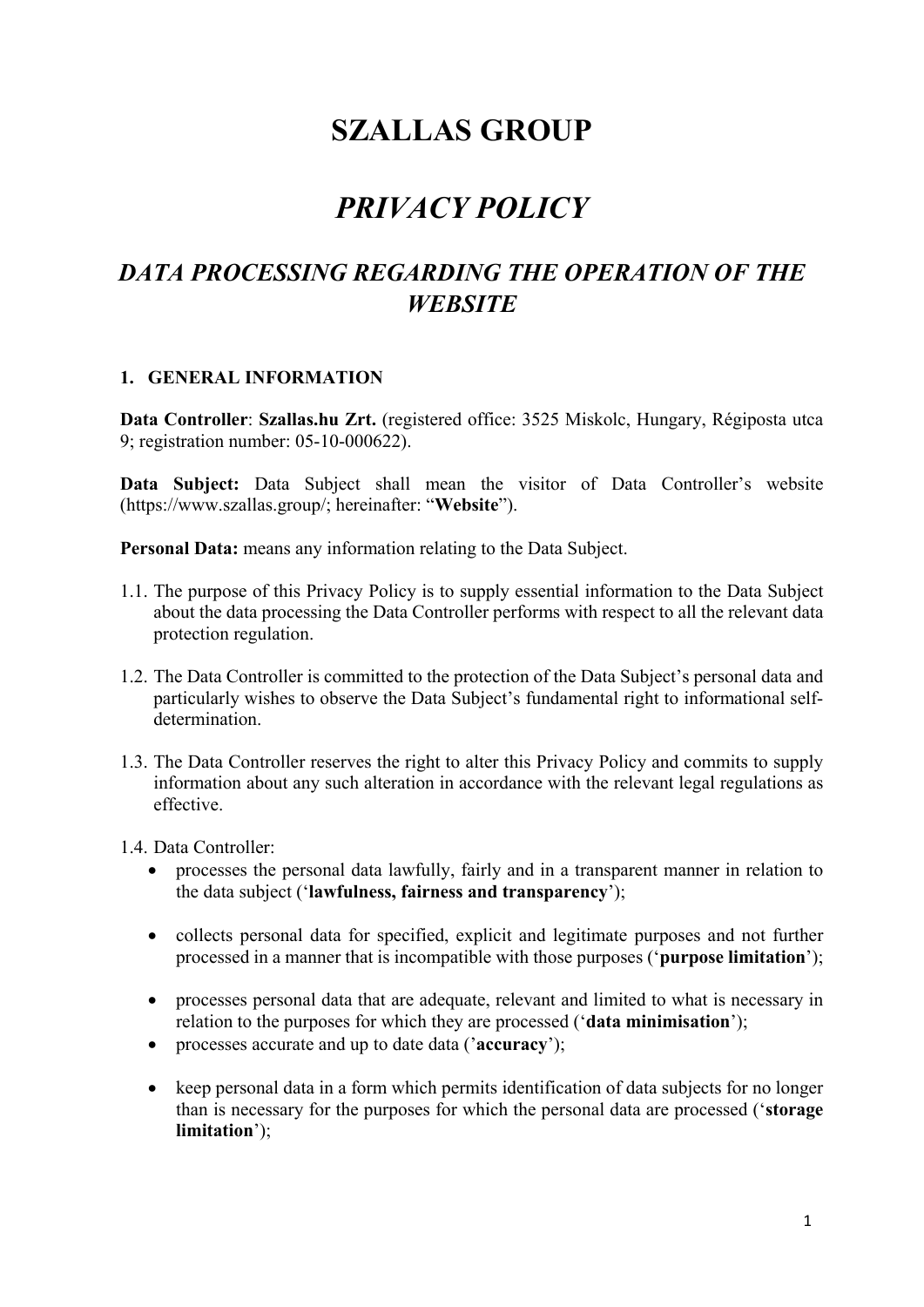- processes the personal data in a manner that ensures appropriate security of the personal data ('**integrity and confidentiality**').
- 1.5. Data Controller's data processing principles are in harmony with the relevant data protection regulations as effective, including but not limited to the following:
	- The Constitution of Hungary (Freedom and Responsibility, Article VI);
	- Regulation (EU) 2016/679 of the European Parliament and of the Council of 27 April 2016 on the protection of natural persons with regard to the processing of personal data and on the free movement of such data, and repealing Directive 95/46/EC (General Data Protection Regulation – "GDPR")
	- Act No. CXII of 2011 on the right to informational self-determination and on informational freedom ("Info Act");
	- Act No. V of 2013 on the Civil Code.
- 1.6. Should you have any question regarding the Privacy Policy or the Data Controller's data processing regarding the Website, please contact our data protection office, dr. Balázs Surinya on [privacy@szallas.hu](mailto:privacy@szallas.hu) email address.

## **2. DATA PROCESSING**

The Data Controller strives to limit its personal data processing activity to what is absolutely necessary. Nonetheless, the processing of some personal data is inevitable. The Data Controller processes the personal data generated during the visit of the Website.

### **2.1. Cookies**

Data Subject agrees that the use of the Website constitutes Data Subject's consent to the use of cookies (GDPR 1. (a) of Article 6). If Data Subject's web browser enables this function, Website may automatically save information about Data Subject's computer or other devices used for internet browsing and may also place so-called cookies on the device. This section explains what these cookies are and how the Data Controller uses them.

Data Subject may reject cookies on his/her computer, or on other devices used for browsing, or in the settings of the web browser (typically in Tool / Settings / Privacy / Cookies) Data Subject is using to access the Website. Should cookies be rejected, Data Subject will not be able to fully utilise the functionality and services of the Website, and – as a consequence – Data Controller cannot guarantee full, smooth and uninterrupted use of the Website. Data Subject may find more information on cookies at the European Interactive Digital [Advertising Alliance's](http://www.youronlinechoices.com/) [Website.](http://www.youronlinechoices.com/)

A cookie is a file that can be placed on Data Subject's computer or on other devices used for browsing, when a user visits a Website. Cookies have multiple functions and can be used for various purposes, such as:

• necessary cookies: their use is essential for navigating the Website and for the functionality of the Website. Without these, the Website, or parts of it, may not appear or may appear incorrectly. Website owner store necessary cookies based on Directive 2002/58/EC;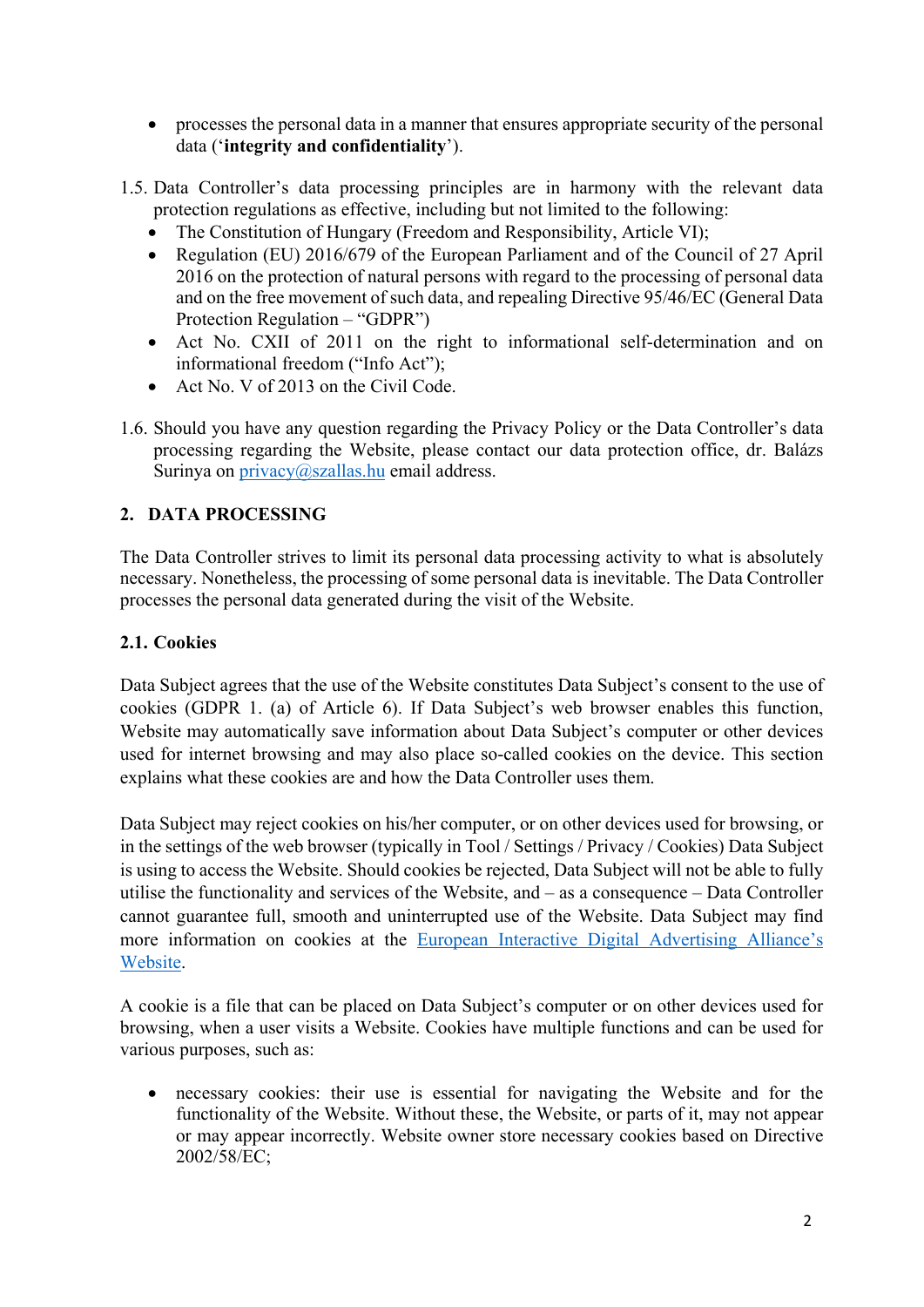- functional cookies: the purpose of these cookies is to improve the user experience e.g. by remembering the device the user used for browsing, the language settings, the custom settings;
- statistics cookies: statistic cookies are collected anonymously; they help to understand how visitors interact with the Website;
- marketing cookies: these cookies collect detailed information about the user's browsing habits and are used to deliver advertised content to the user. These cookies are placed on the Website by third party service providers.

The Website uses Google Analytics cookies. These cookies are set by external services and

- are under the control of the third-party service, not the Data Controller;
- can be accessed on any website that makes use of the service;
- can be used to track a user from one site to another;
- enable Data Contoller to deliver more relevant advertising to users.

You may find more information on Google Analytics cookies at the following Websites

- [Google's Privacy Policy;](https://www.google.com/intl/hu/policies/privacy/)
- [Google Analytics Cookie Usage on Website.](https://developers.google.com/analytics/devguides/collection/analyticsjs/cookie-usage)

#### **2.2. Newsletter service**

- *Purpose of the data processing*: Data Controller share reports and certain files relating to its operation that can be downloaded from the Website free of charge. The Data Subject is also offered the opportunity to subscribe to a newsletter service that periodically delivers material on the state of tourism in the CEE region that is edited by the Data Subject. While using the aforementioned file downloading feature does not require the Data Subject to provide personal data, subscription to the newsletter service requires Data Subject to provide e-mail address and name; Data Subject may provide company's name optionally. Personal data originated from the newsletter service is processed solely to provide the newsletter service.
- List of processed personal data: reason of downloading, place of work (only regions), name, e-mail, company name (optional)
- *Legal basis for the data processing*: Data Subject's consent (Article 6 (1) a) of GDPR)
- *Duration of data processing:* Until Data Subject unsubscribe from the newsletter.
- 2.3. The Data Controller does not use automated decision-making, including profiling on the Website.

#### **3. OTHER DATA PROCESSING**

- 3.1. The Data Controller may occasionally perform other personal data processing. Information about any data processing not mentioned in this Privacy Policy will be supplied on the data collection.
- 3.2. The Data Subject is informed that the court, the public prosecutor, the criminal investigation authority, the infringements authority, the public administration authority, the National Data Protection and Informational Freedom Authority ("**NAIH**"), as well as other authorities authorized by legal regulation may request information, data and documents from the Data Controller, who will grant such requests to the extent it is required by the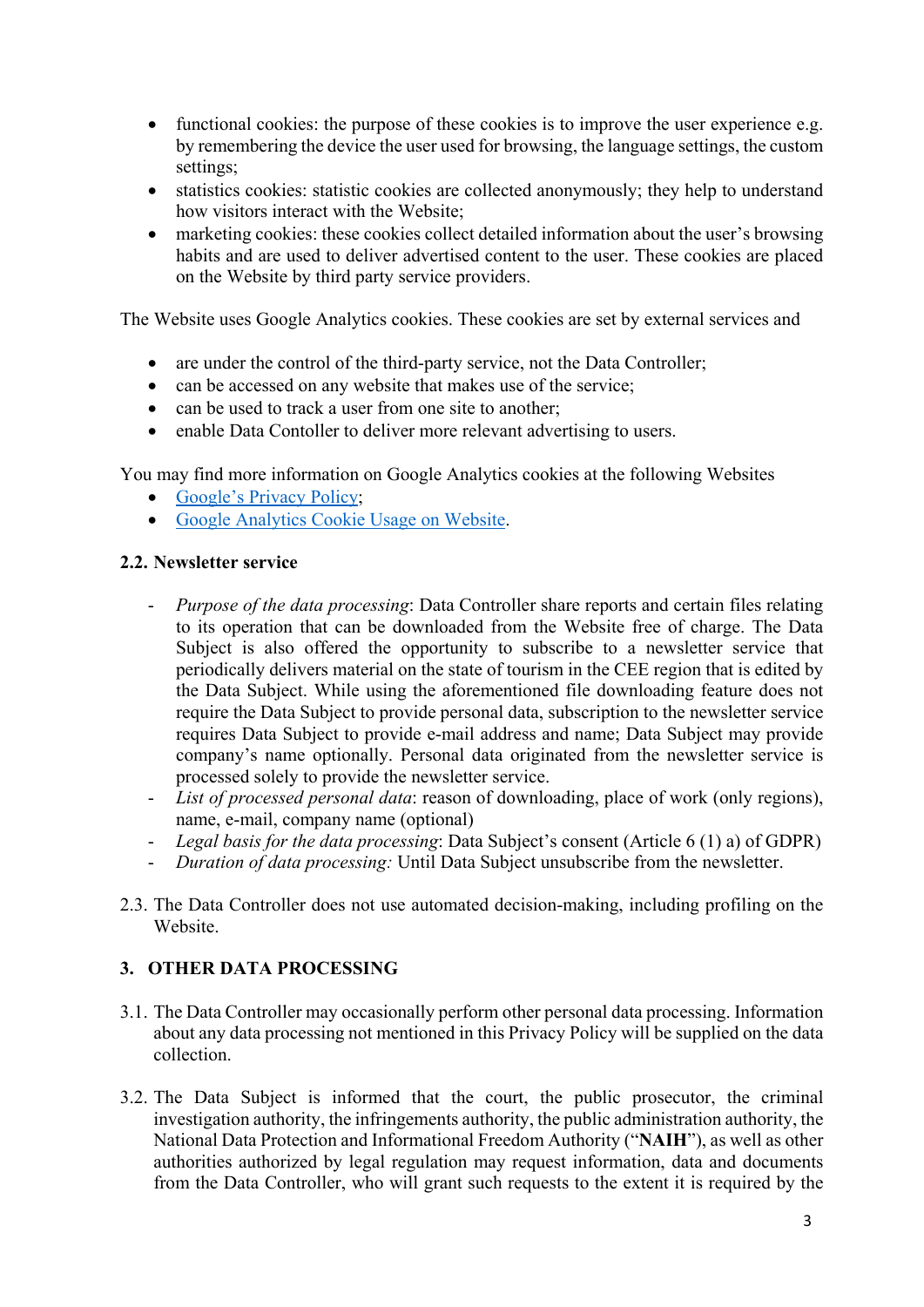relevant legal regulations. The Data Controller will disclose personal data to the authorities only to the extent it is indispensable for the fulfilment of the authorities' meticulously detailed request for information as regards the scope and purpose of information.

## **4. DATA PROCESSORS**

- 4.1. The Data Controller assigns the following data processor during its data processing activity regarding the website:
- Amazon Web Services EMEA SARL (38 Avenue John F. Kennedy, L-1855, Luxembourg): 01-09-060028): providing file server services located in Europe.

## **5. DATA SECURITY**

- 5.1. The Data Controller treats the Data Subject's personal data confidentially, therefore Data Controller has adopted the technical and organizational measures necessary to ensure the security of personal data and avoid their accidental or unlawful destruction, loss, alteration, processing or unauthorized access, given the state of the technology, the nature of the stored data and the risks to which they are exposed, whether they come from human action or from the physical or natural environment. The Data Controller selects and operates the IT equipment used to process personal data with respect to the contractual relationship in such a way that the processed data:
	- (a) is available to authorized persons (availability);
	- (b) authenticity and authentication are ensured (authenticity of data processing);
	- (c) integrity can be proven (integrity of data); and
	- (d) is protected against unauthorized access (confidentiality of data).

## **6. RIGHTS AND REMEDIES**

- 6.1. The Data Subject has a right to:
	- **access the personal data**: Upon the Data Subject's request, the Data Controller supplies information about the Data Subject's data processed by the Data Controller as data controller and/or processed by a data processor on the Data Controller's behalf if any of the conditions stipulated in Article 15 of GDPR is fulfilled.
	- **request the rectification of the personal data**: The Data Controller rectifies the Data Subject's personal data if such data is inaccurate or incomplete while the correct personal data is available to the Data Controller.
	- **request the erasure of the personal data (right to be forgotten)**: The Data Controller erases any and all personal data if any of the conditions stipulated in Article 17 of GDPR is fulfilled.
	- restriction of processing: The Data Subject obtains from the Data Controller the limitation of the data processing if any of the conditions stipulated in Article 18 of GDPR is fulfilled.